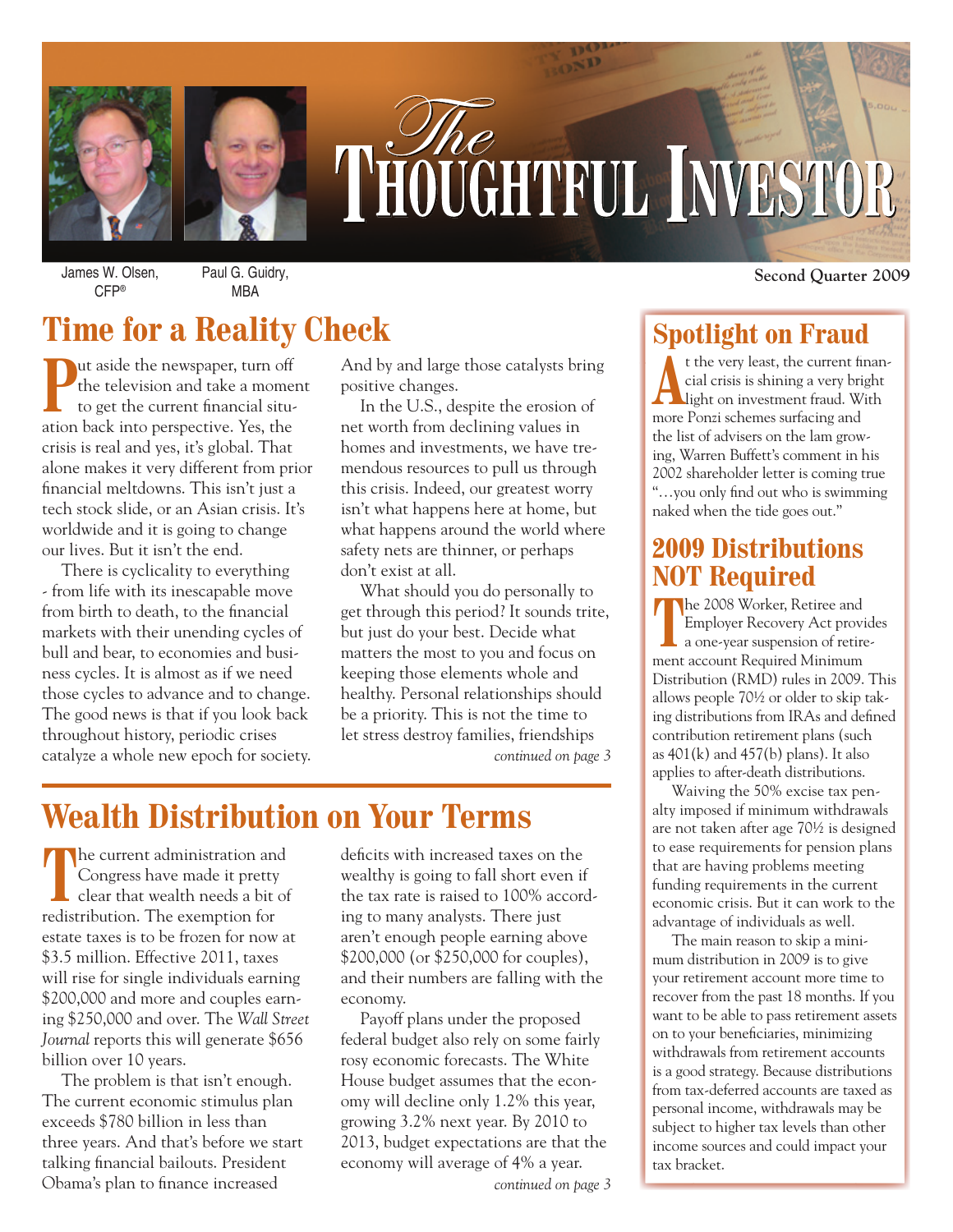## **Questions to Ask Before You Take Early Social Security**

**With many retirement portfo**lios reduced by the market's continual decline, individuals considering retirement are facing two conflicting levels of advice. The first says, postpone your plans for retirement, keep working a little longer and put as much as you can aside to rebuild your retirement portfolio. The second says with jobs scarce, your best option is to take early retirement and start receiving Social Security. At least that way you will have income coming in and less need to tap your savings.

A survey by Fidelity Investments, conducted in August of 2008, found that nearly half (45%) of 61-year-old Americans expect to tap into Social Security at age 62, their first year of eligibility. Given rising unemployment levels since August that number may be even higher today.

But before you opt to start collecting early Social Security benefits, there are a few facts you need to understand about the system and some questions to answer.

Your Social Security benefit depends on your earnings, or those of your spouse, on which Social Security

| <b>Retirement Age for Full</b><br><b>Social Security Benefits</b> |                  |
|-------------------------------------------------------------------|------------------|
| 1937 or earlier                                                   | 65               |
| 1938                                                              | 65 and 2 months  |
| 1939                                                              | 65 and 4 months  |
| 1940                                                              | 65 and 6 months  |
| 1941                                                              | 65 and 8 months  |
| 1942                                                              | 65 and 10 months |
| 1943-1954                                                         | 66               |
| 1955                                                              | 66 and 2 months  |
| 1956                                                              | 66 and 4 months  |
| 1957                                                              | 66 and 6 months  |
| 1958                                                              | 66 and 8 months  |
| 1959                                                              | 66 and 10 months |
| 1960 and later                                                    | 67               |
| Note: Persons born on January 1 of any year should refer to       |                  |

ns born on January 1 of any year the full retirement age for the previous year. taxes have been paid averaged over your working lifetime. Generally, the higher your earnings, the higher your Social Security benefit. If you served in the military after 1956, you paid Social Security taxes on those earnings. Since 1988, inactive duty service in the Armed Forces reserves (such as weekend drills) has also been covered by Social Security.

You can start your Social Security benefits as early as age 62, but your benefit amount will reduced based on the number of months you will receive checks **before** you reach full retirement age. *This reduction is permanent. Benefits will not go up when you reach full retirement.*

Receiving your full Social Security benefit requires postponing benefits until your full retirement age. This varies based on the year you were born, shown in the chart. (Widows and widowers can begin receiving Social Security benefits at age 60 (or age 50) if disabled) on the deceased spouse's account.)

Postpone receiving Social Security benefits until after your full retirement age and your benefit will increase by a certain percentage for each additional year you work until you either start taking your benefits or reach age 70.

If you work while receiving early retirement Social Security benefits, your benefits will be reduced if your earnings exceed the current earnings limit. In 2009, for every \$2 over \$12,960, \$1 will be withheld from benefits. This increases to a limit of \$34,440 for the year you reach full retirement age, at which for every \$2 over the limit, \$1 is withheld from benefits.

Once you are past your first year of full retirement, there is no reduction in Social Security benefits for working. For more information on your benefit and rates, visit www.ssa.gov.

Which brings us to the questions you need to answer:

#### **1)** Is the value of the benefits you **receive early worth the tradeoff**

in lower benefits for the rest of **your life?**

#### **2) Do you plan to continue working in early retirement?**

If so, will you earn enough to trigger a reduction in your current benefits?

Weigh your alternatives carefully before using Social Security as a stopgap source of income between jobs. Cash in hand now may not be worth the permanent reduction in long-term benefits.

#### **3) How long do you anticipate living?**

If your health is such that you don't anticipate collecting benefits for the long term, by all means retire early. If your family history indicates the potential for living into your 80s and 90s, this needs to be taken into consideration

#### **4) Do you expect Social Security to remain viable or become a needs-based system?**

This is the tough one. If you foresee a day when you will not be eligible for Social Security, benefits now may be the right choice, allowing you to conserve other assets for later in life. On the other hand, the more likely you are to need Social Security benefits to meet daily living requirements in retirement, the more important it may be to maximize those benefits later in life by waiting to retire.

Remember, Social Security was never intended as a full retirement plan, but rather as supplemental income to keep older citizens from abject poverty in what was assumed to be a relatively short retirement life. When Social Security was originally passed, few workers reached the age of 65.

Before you make any decisions about early retirement, it makes sense to sit down with a financial adviser and determine exactly what your resources and financial needs will be in retirement and how you can best enjoy those years.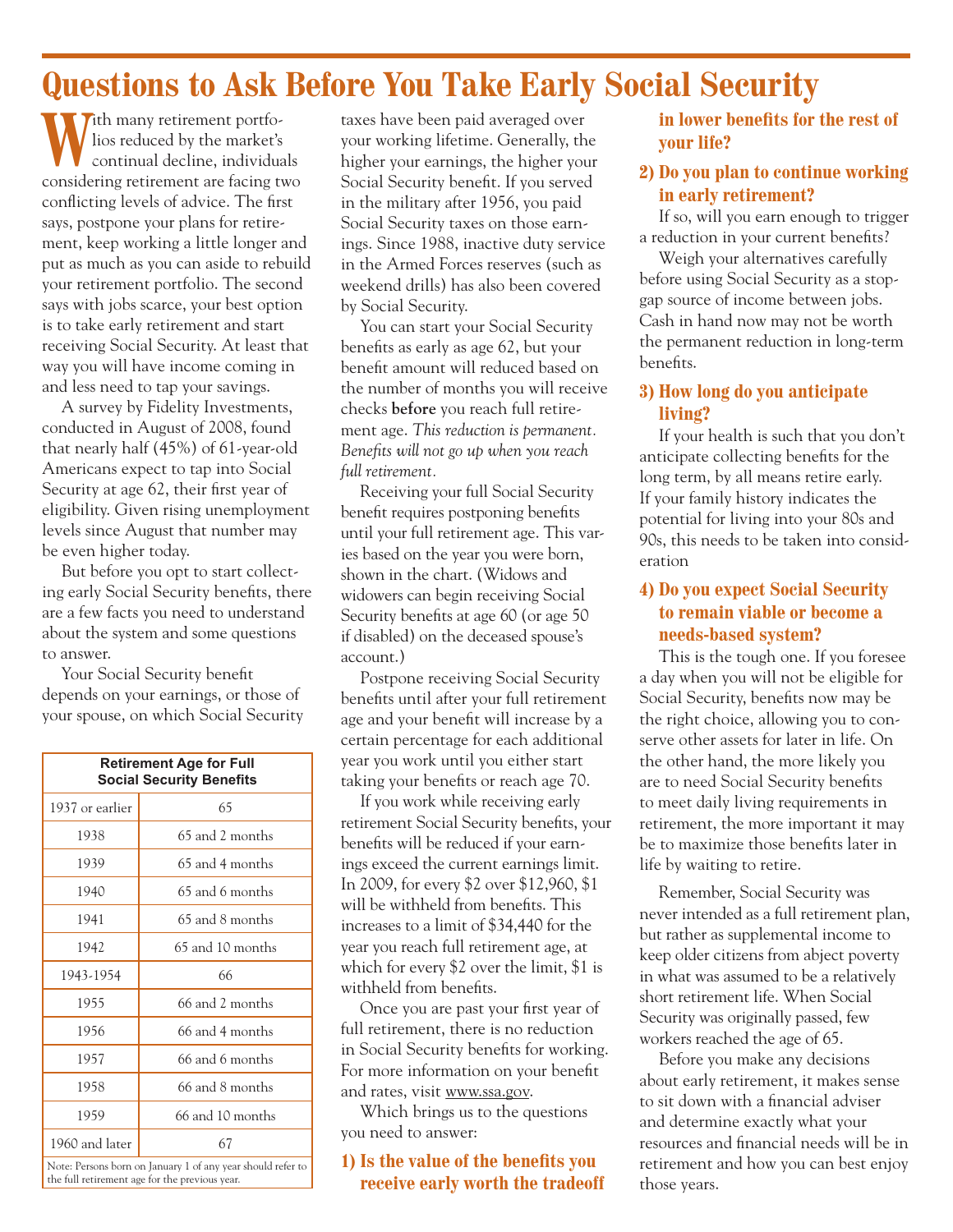## **Wealth Distribution on Your Terms** *continued from page 1*

That's optimistic even within the federal government. In mid-February, the U.S. Energy Information Administration reported that the U.S. real gross domestic product (GDP) is expected to decline 2.7% this year.

If you don't have a lot of assets, wealth redistribution by the government probably sounds pretty good. If you do have assets, however, or family income above \$250,000, you might want to start looking at your own redistribution plan while you still have an 18-month window. Being one of the "wealthy" in America looks like it will not be a very exclusive class when the bills come due.

With values down for many investment classes, this could also be a good opportunity to transfer assets at a lower value, minimizing tax implications.

**Before you do anything**, identify how much you can afford to transfer. You don't want to jeopardize your lifestyle needs. Second, decide how much control you would like to retain over the assets. If you want to help finance a child's education, an outright gift might not the best way to do so. There are other ways to transfer assets that give you more control over the use of those funds.

#### **The Tax-Free Gift**

Use tax-free gifts first to transfer wealth. There are three ways to do so (1) the annual exclusion gift per recipient – currently \$13,000 transferrable to as many beneficiaries at the donor wishes, (2) the \$1 million lifetime gift-tax exemption per donor free of gift tax (this will reduce the amount of your estate that can pass free of taxes) and (3) certain gifts earmarked for educational and medical expenses.

If you pay someone's medical or education expenses directly to the provider, the gift is not included in your annual exclusion amount. With a 529 Qualified Tuition Plan, a grantor can elect to use five years of annual gift-tax exclusions at once as a contribution for a beneficiary.

#### **Trusts and Other Tools**

A number of types of trusts can help transfer wealth free of gift taxes while avoiding probate and reducing estate taxes. Make certain you work with a qualified attorney or tax adviser in estab-



*Redistribution of assets and income on your own terms assures that your money goes where you feel it best served.*

lishing a trust, however. You want to know your trust will stand up in court and in the face of the IRS. Some trusts to consider include:

- o Generation Skipping Trust / Dynasty Trust
- o Grantor-Retained Annuity Trust
- o Charitable Lead Annuity Trust
- o Qualified Personal Residence Trust
- o Irrevocable Life Insurance Trust
- o Uniform Gifts to Minors Act Account
- o Section 2503(c) Minor's Exclusion Trust
- Other tools for wealth transfer are: o Family Limited Partnership
- o Private Annuities
- o Asset sales/loans to family members.

### **Time for a Reality Check** *continued from page 1*

or working relationships. In fact, these relationships are typically your greatest source of support and happiness.

This is a good time to be financially conservative, but remember that crises create opportunities. Rather than acquiring the latest, greatest toys, look for possessions with lasting value and ways you may be able to create wealth in the future with your spending. Try to set as much money aside as you can so you are positioned to take advantage of opportunities.

Like it or not, we are all being jolted out of the comfortable ruts

In addition to passing through as much value as possible to your beneficiaries, with little or no tax cost to the grantor, wealth transfer allows the future income and appreciation of the transferred

assets to escape transfer taxes.

The big caution we would like to make is that you need to work with qualified advisers when establishing wealth transfer plans. This is going to be a topic of increasing concern with wealthier individuals and unscrupulous advisers are virtually guaranteed to appear promising the latest and greatest wealth transfer scheme. Not all will be legal.

If you are interested in ways to transfer the wealth you have accumulated in ways most likely to benefit people and causes you want to help, we welcome an opportunity to discuss your goals and some of the best ways they might be accomplished. Just call and let's talk.

we've traveled for the last 20-30 years. And the change can be very good if you take the time to rethink your life. We welcome the opportunity to talk with you, to explain our view of the future and where the financial markets might be headed. If your circumstances have changed, it may be time to change your investment approach. Perhaps there are ideas you would like to bounce off of us, or investment opportunities you would like to consider. Call today and let's set a time to meet and see where this new world might take us!